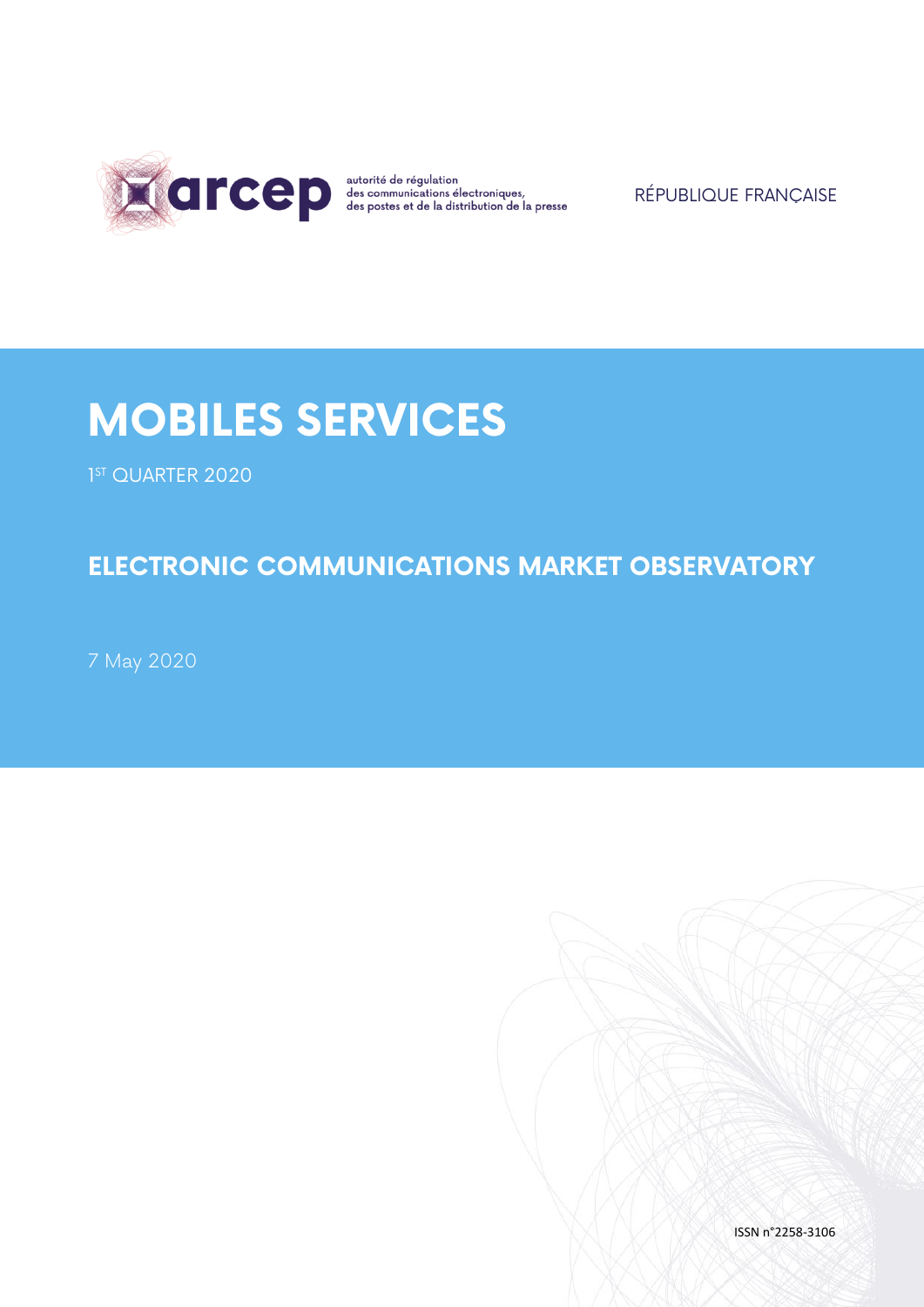### **SUMMARY**

|           | A. Mobiles services market                                               | 3              |
|-----------|--------------------------------------------------------------------------|----------------|
| Ι.        | National report - Total customer and active customer (MtoM excluded)     | 3              |
| ΙΙ.       | <b>Metropolitan report</b>                                               | 5              |
|           | II.1 Total customers and total actives customers segmentation            | 5              |
|           | II.2 MVNO market share                                                   | $\overline{7}$ |
|           | II.3 Market fluidity                                                     | 7              |
| Ш.        | <b>Metropolitan residential and business market segmentation</b>         | 9              |
|           | III.1 Residential market - total customers segmentation                  | 9              |
|           | III.2 Residential market - MVNO market share                             | 9              |
|           | III.3 Business market - total customers segmentation                     | 10             |
| IV.       | <b>Overseas report</b>                                                   | 11             |
|           | IV.1 Total customers and total active customers segmentation             | 11             |
|           | IV.2 Guadeloupe: total customers and total active customers segmentation | 12             |
|           | IV.3 Guyane: total customers and total active customers segmentation     | 12             |
|           | IV.4 Martinique: total customers and total active customers segmentation | 13             |
|           | IV.5 Mayotte: total customers and total active customers segmentation    | 13             |
|           | IV.6 Réunion: total customers and total active customers segmentation    | 14             |
|           |                                                                          |                |
| <b>B.</b> | <b>Internet of things: MtoM SIM cards</b>                                | 15             |
| т.        | <b>MtoM cards of French operators</b>                                    | 15             |
|           | I.1 MtoM cards of French operators in metropolitan France                | 15             |
|           | I.2 MtoM cards of French operators in overseas departments               | 15             |
|           |                                                                          |                |
|           |                                                                          |                |

## **Appendix: Definitions 16**

The quarterly figures relating to the sales turnover and traffic are published three months after the end of the quarter within th[e telecommunications observatory in France.](https://www.arcep.fr/cartes-et-donnees/nos-publications-chiffrees/observatoire-services-mobiles/) Except opposite mention, indicators are in millions of units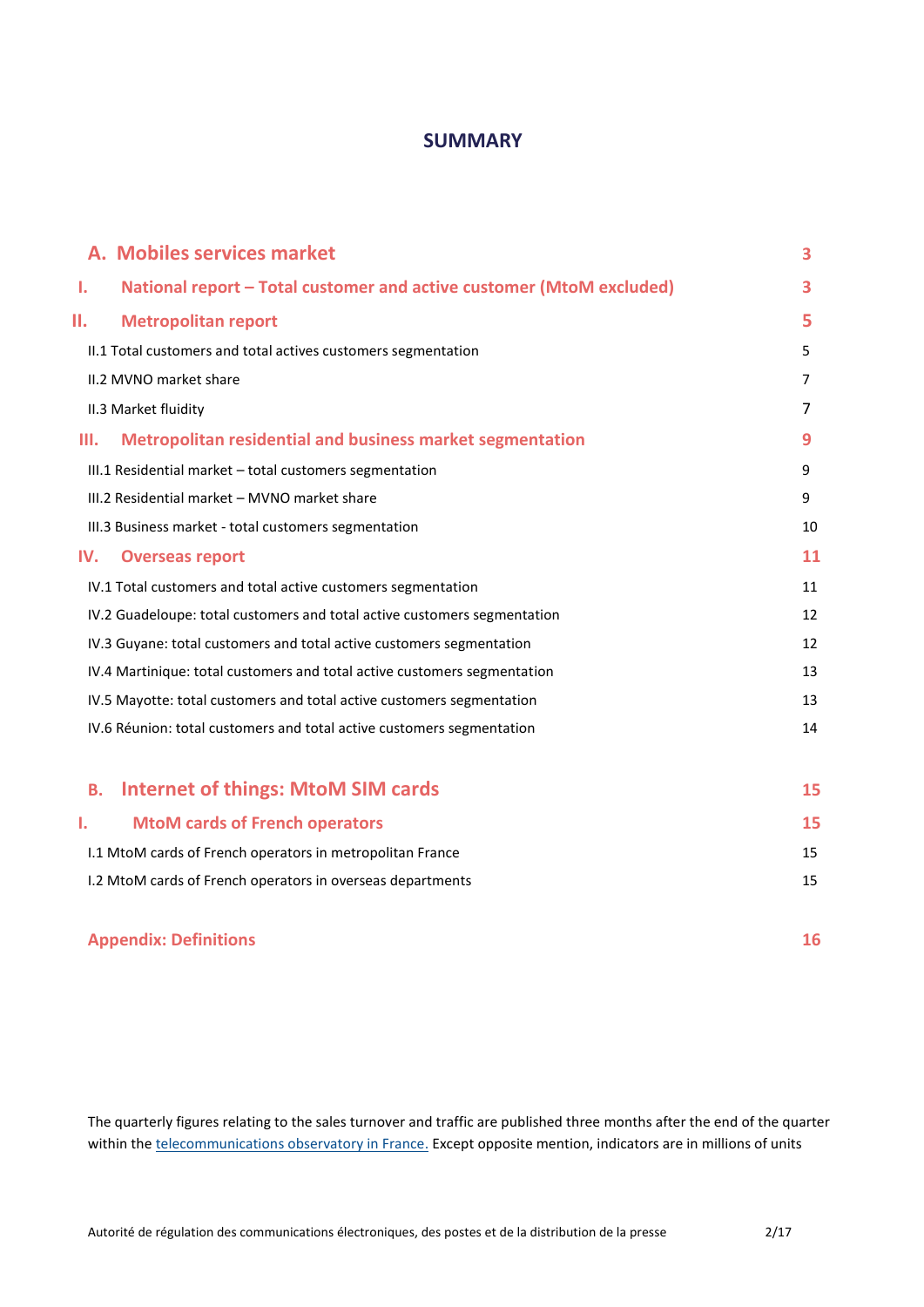## **A - Mobiles services market - MtoM SIM cards excluded**

## **I. NATIONAL REPORT - total customers and active customers**

|                                                                     | Mar-19        | <b>Jun-19</b> | Sept-19 | Dec-19        | <b>Mar-20</b> |
|---------------------------------------------------------------------|---------------|---------------|---------|---------------|---------------|
|                                                                     |               |               |         |               |               |
| <b>Total customers</b>                                              | 75,762        | 75,965        | 76,803  | 77,187        | 77,056        |
| <b>Quarterly Net Adds</b>                                           | 0,133         | 0,203         | 0,838   | 0,383         | $-0,131$      |
| - Year on year net growth (in %)                                    | 1,1%          | 1,3%          | 1,7%    | 2,1%          | 1,7%          |
|                                                                     |               |               |         |               |               |
| <b>Penetration Rate</b>                                             | 113,0%        | 113,3%        | 114,6%  | 115,2%        | 114,8%        |
| Population at January the $1^{st}$ of previous year (source: Insee) |               |               | 67,030  |               | 67,115        |
|                                                                     |               |               |         |               |               |
| <b>Postpaid customers</b>                                           | 66,808        | 67,195        | 67,832  | 68,407        | 68,695        |
| <b>Quarterly Net Adds</b>                                           | 0,271         | 0,387         | 0,637   | 0,575         | 0,289         |
| - Year on year net growth (in %)                                    | 2,7%          | 2,7%          | 2,7%    | 2,8%          | 2,8%          |
|                                                                     |               |               |         |               |               |
| <b>Prepaid customers</b>                                            | 8,954         | 8,770         | 8,971   | 8,780         | 8,360         |
| <b>Quarterly Net Adds</b>                                           | $-0,138$      | $-0,184$      | 0,201   | $-0,191$      | $-0,420$      |
| - Year on year net growth (in %)                                    | $-9,9%$       | $-8,2%$       | $-5,3%$ | $-3,4%$       | $-6,6%$       |
|                                                                     |               |               |         |               |               |
|                                                                     | <b>Mar-19</b> | Jun-19        | Sept-19 | <b>Dec-19</b> | <b>Mar-20</b> |
| <b>Total active customers</b>                                       | 73,568        | 74,018        | 74,751  | 75,086        | 74,861        |
| as a % of total customers                                           | 97,1%         | 97,4%         | 97,3%   | 97,3%         | 97,2%         |
| <b>Quarterly Net Adds</b>                                           | 0,084         | 0,451         | 0,733   | 0,335         | $-0,226$      |
| - Year on year net growth (in %)                                    | 1,3%          | 1,9%          | 2,3%    | 2,2%          | 1,8%          |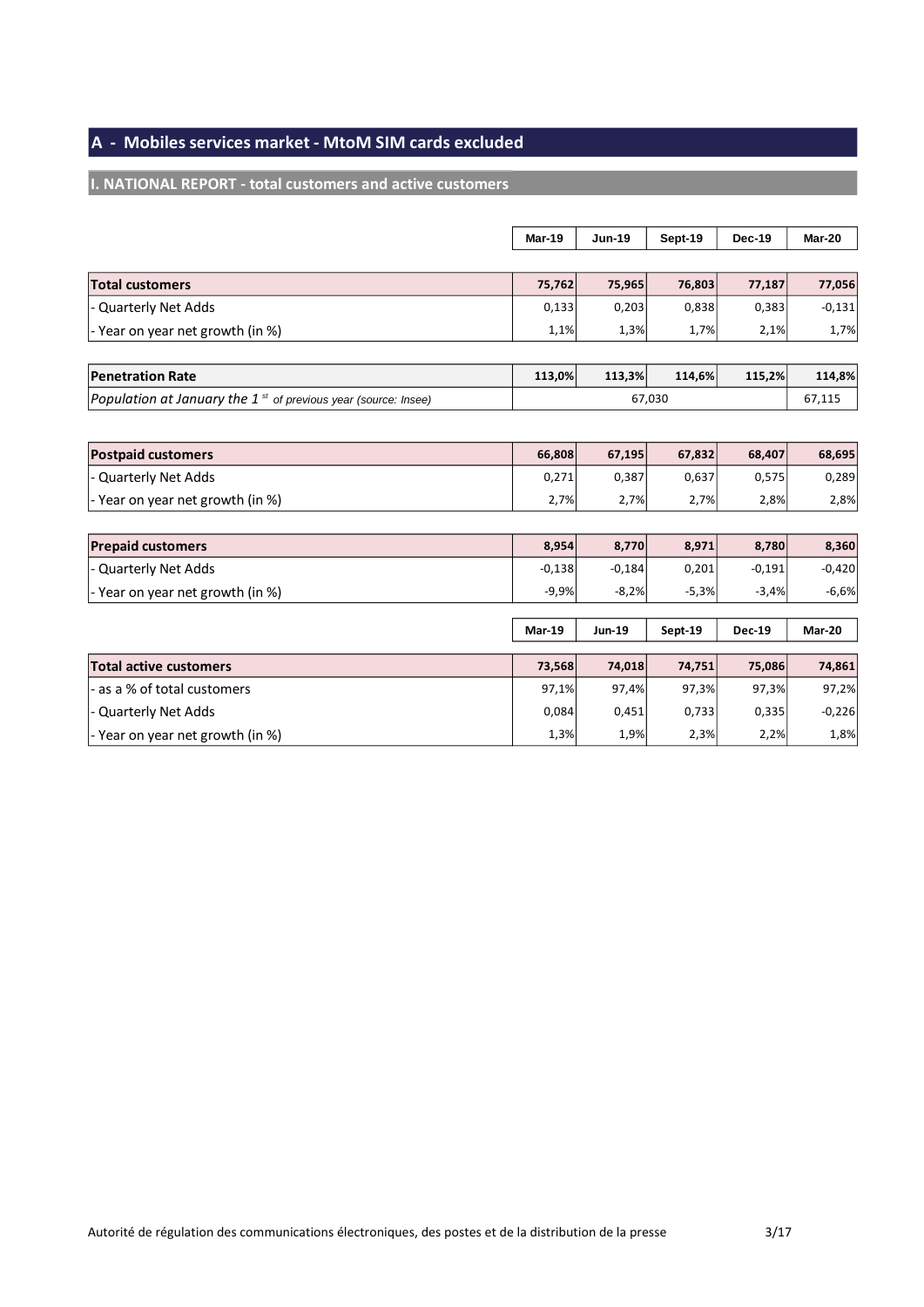

#### **Number of national SIM cards (MtoM cards excluded)**

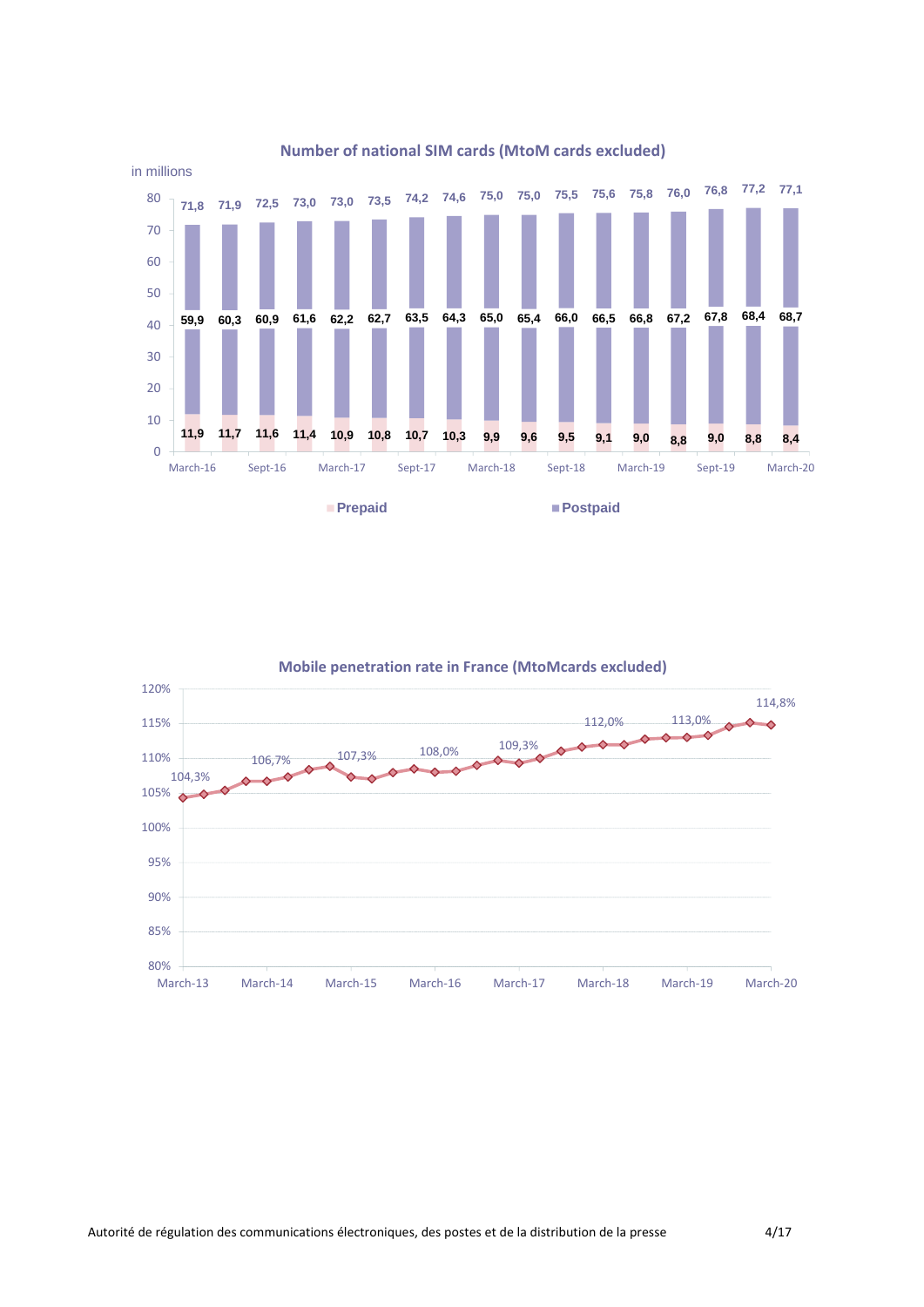## **II. METROPOLITAN REPORT**

### **II.1 Total customers segmentation and total active customers (excluding MtoM SIM cards)**



|                                                                  | <b>Mar-19</b> | <b>Jun-19</b> | Sept-19 | <b>Dec-19</b> | Mar-20   |
|------------------------------------------------------------------|---------------|---------------|---------|---------------|----------|
|                                                                  |               |               |         |               |          |
| <b>Total customers</b>                                           | 73,145        | 73,350        | 74,189  | 74,569        | 74,460   |
| among which Internet SIM cards                                   | 3,281         | 3,290         | 3,296   | 3,285         | 3,333    |
| - Quarterly Net Adds                                             | 0,123         | 0,205         | 0,839   | 0,380         | $-0,110$ |
| - Year on year net growth (in %)                                 | 1,1%          | 1,4%          | 1,8%    | 2,1%          | 1,8%     |
|                                                                  |               |               |         |               |          |
| <b>Penetration Rate</b>                                          | 112,8%        | 113,2%        | 114,5%  | 115,0%        | 114,7%   |
| Population at January the $1st$ of previous year (source: Insee) |               |               | 64,822  |               | 64,898   |
|                                                                  |               |               |         |               |          |
| <b>Postpaid customers</b>                                        | 65,175        | 65,545        | 66,158  | 66,706        | 66,975   |
| among which Internet SIM cards                                   | 2,842         | 2,852         | 2,849   | 2,840         | 2,855    |
| - Quarterly gross sales                                          | 2,989         | 2,781         | 3,160   | 3,258         | 2,640    |
| - Quarterly Net Adds                                             | 0,252         | 0,370         | 0,613   | 0,548         | 0,269    |
| - Year on year net growth (in %)                                 | 2,7%          | 2,7%          | 2,7%    | 2,7%          | 2,8%     |
| <b>Prepaid customers</b>                                         | 7,970         | 7,805         | 8,031   | 7,863         | 7,484    |
|                                                                  |               |               |         |               |          |
| among which Internet SIM cards                                   | 0,439         | 0,438         | 0,447   | 0,445         | 0,478    |
| - Quarterly gross sales                                          | 1,930         | 2,091         | 2,379   | 2,193         | 1,836    |
| <b>Quarterly Net Adds</b>                                        | $-0,129$      | $-0,165$      | 0,226   | $-0,169$      | $-0,379$ |
| - Year on year net growth (in %)                                 | $-10,4%$      | $-8,6%$       | $-5,2%$ | $-2,9%$       | $-6,1%$  |
| <b>Total active customers</b>                                    | 71,222        | 71,671        | 72,399  | 72,711        | 72,514   |
| - as a % of total customers                                      | 97,4%         | 97,7%         | 97,6%   | 97,5%         | 97,4%    |
| - Quarterly Net Adds                                             | 0,080         | 0,449         | 0,728   | 0,312         | $-0,197$ |
| - Year on year net growth (in %)                                 | 1,4%          | 2,0%          | 2,3%    | 2,2%          | 1,8%     |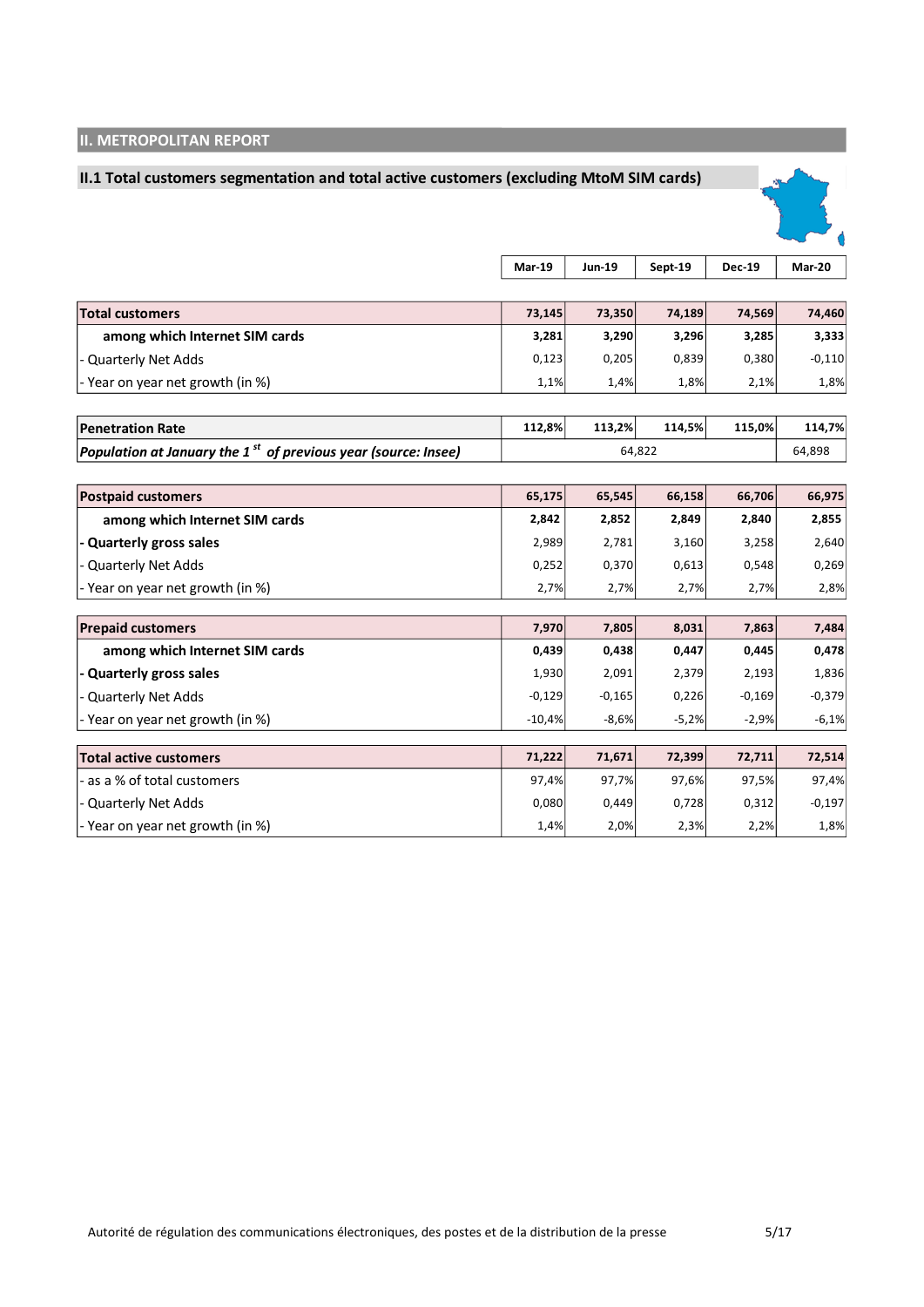

#### **Number of metropolitan SIM cards**

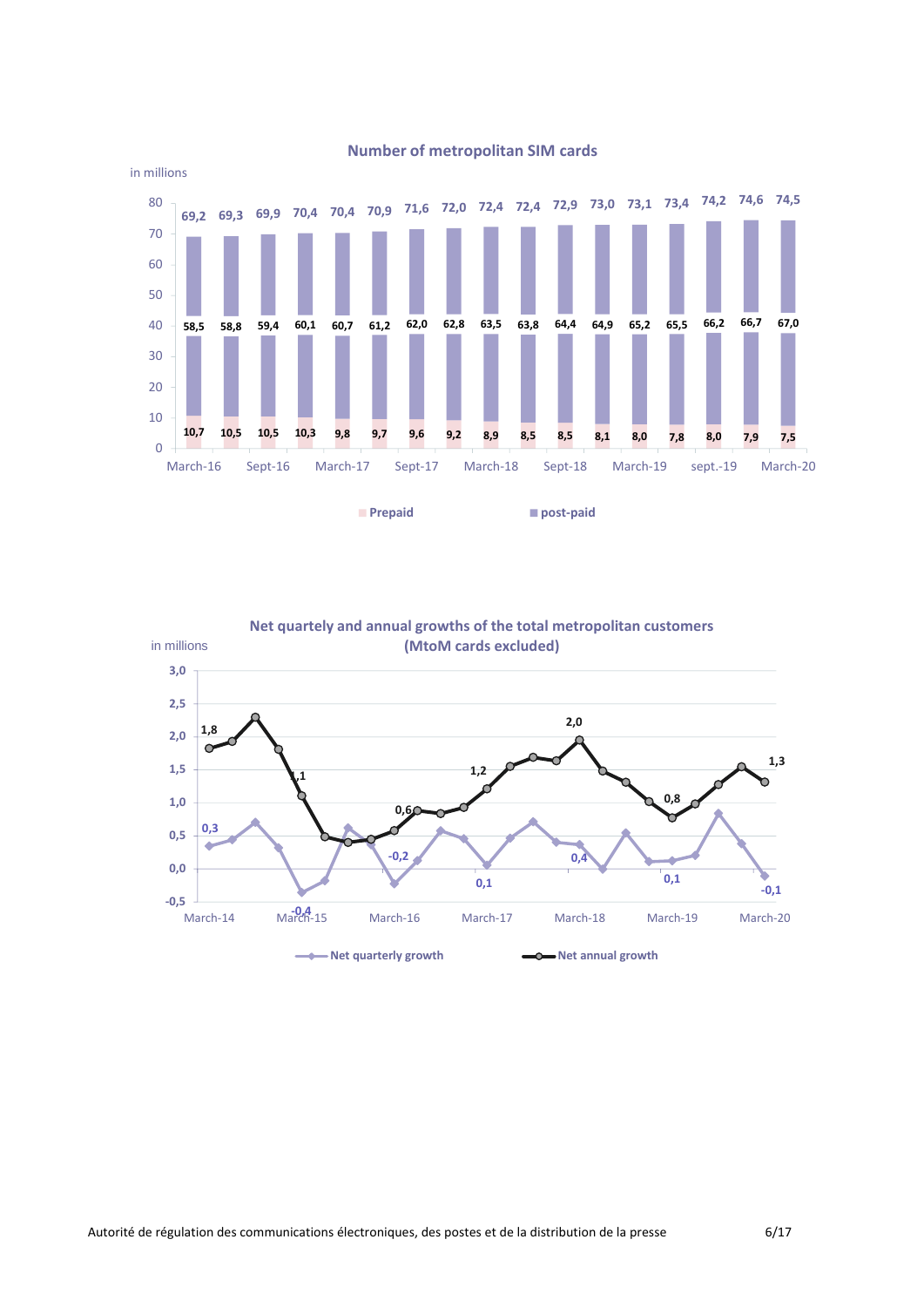## **II.2 Virtual mobile network operators (MVNO) market share**



|                                                  | <b>Mar-19</b> | <b>Jun-19</b> | Sept-19 | <b>Dec-19</b> | Mar-20   |
|--------------------------------------------------|---------------|---------------|---------|---------------|----------|
| Mobile networks operators (MNOs) customers       | 65,068        | 65,245        | 65,837  | 66,125        | 66,098   |
| - Among which postpaid customers                 | 61,089        | 61,319        | 61,868  | 62,286        | 62,466   |
| - Quarterly Net Adds                             | 0,006         | 0,176         | 0,592   | 0,288         | $-0,027$ |
| - Year on year net growth (in %)                 | 1,1%          | 1,2%          | 1,4%    | 1,6%          | 1,6%     |
|                                                  |               |               |         |               |          |
| <b>MVNOs customers</b>                           | 8,077         | 8,106         | 8,353   | 8,444         | 8,362    |
|                                                  | 4,086         | 4,225         | 4,290   | 4,420         | 4,509    |
| - Quarterly Net Adds                             | 0,117         | 0,029         | 0,247   | 0,092         | $-0,083$ |
| - Year on year net growth (in %)                 | 1,2%          | 2,8%          | 4,6%    | 6,1%          | 3,5%     |
|                                                  |               |               |         |               |          |
| <b>MVNO Market share</b>                         | 11,0%         | 11,1%         | 11,3%   | 11,3%         | 11,2%    |
|                                                  |               |               |         |               |          |
| <b>MVNO Market share of gross postpaid sales</b> | 9,7%          | 13,3%         | 8,8%    | 11,6%         | 11,8%    |
| MVNO Market share of gross prepaid sales         | 66,3%         | 65,6%         | 63,7%   | 64,3%         | 63,2%    |

**II.3 Market fluidity** 

|                                                      | <b>Mar-19</b> | <b>Jun-19</b> | Sept-19  | <b>Dec-19</b> | Mar-20   |
|------------------------------------------------------|---------------|---------------|----------|---------------|----------|
| Quaterly postpaid cancellation rate                  | 4,2%          | 3,7%          | 3,9%     | 4,1%          | 3,5%     |
| Quaterly prepaid cancellation rate                   | 25,6%         | 28,6%         | 27,1%    | 29,7%         | 28,8%    |
| Numbers ported during the quarter                    | 1,614         | 1,417         | 1,535    | 1,673         | 1,427    |
| - Year on year net growth (in %)                     | $-24,5%$      | $-31,4%$      | $-27,2%$ | $-7,3%$       | $-11,6%$ |
| Post-paid residential customers not under commitment | 42,168        | 42,311        | 42,957   | 43,480        | 43,861   |
| -% of customers not under commitment contract        | 74,9%         | 74,8%         | 75,2%    | 75,5%         | 75,9%    |
| Post-paid customers not under commitment contract    | 45,722        | 45,867        | 46,549   | 47,109        | 47,464   |
| -% of customers not under commitment contract        | 70,2%         | 70,0%         | 70,4%    | 70,6%         | 70,9%    |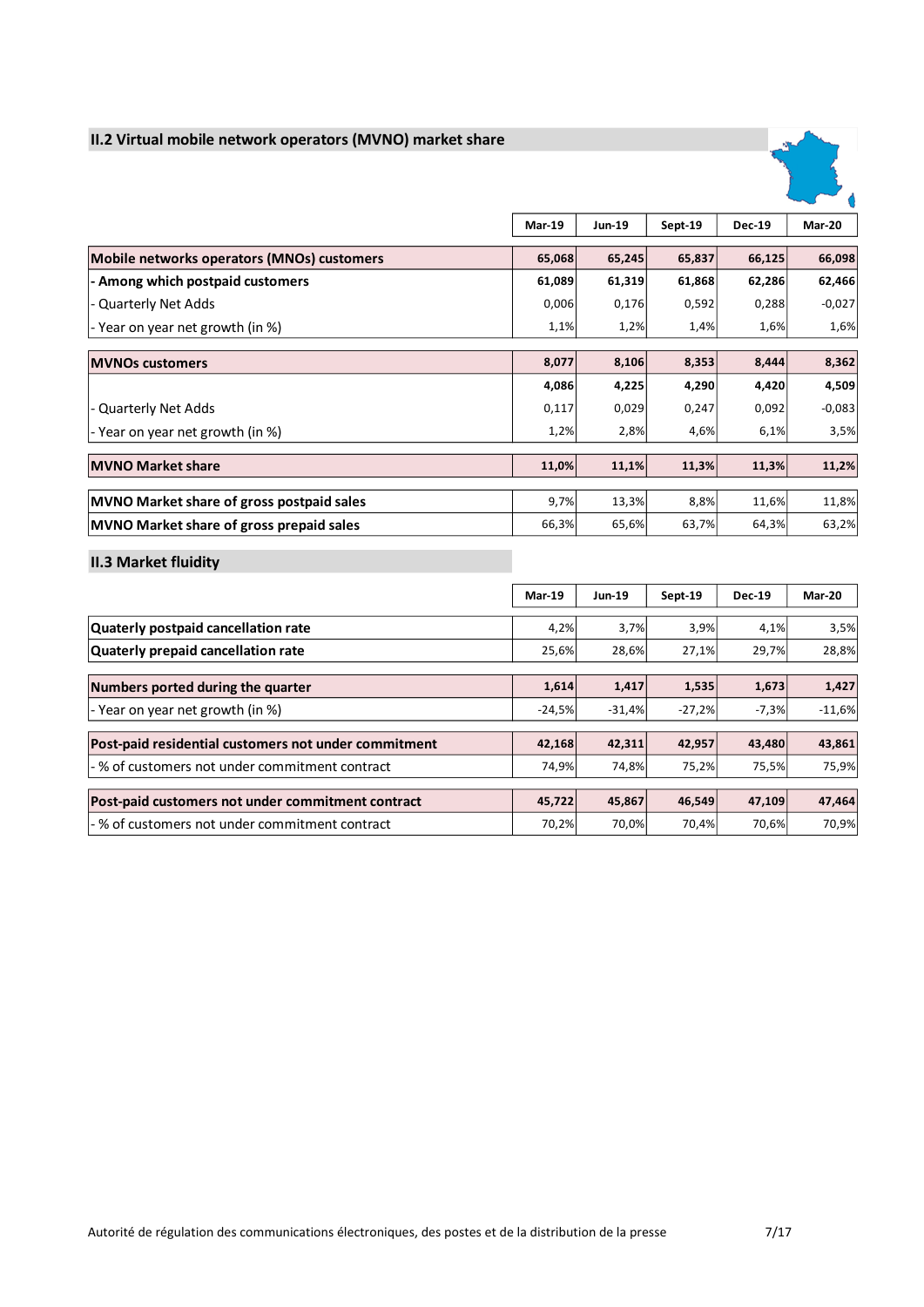

#### **MVNO - Number of SIM cards and market share in metropolitan France**

in millions







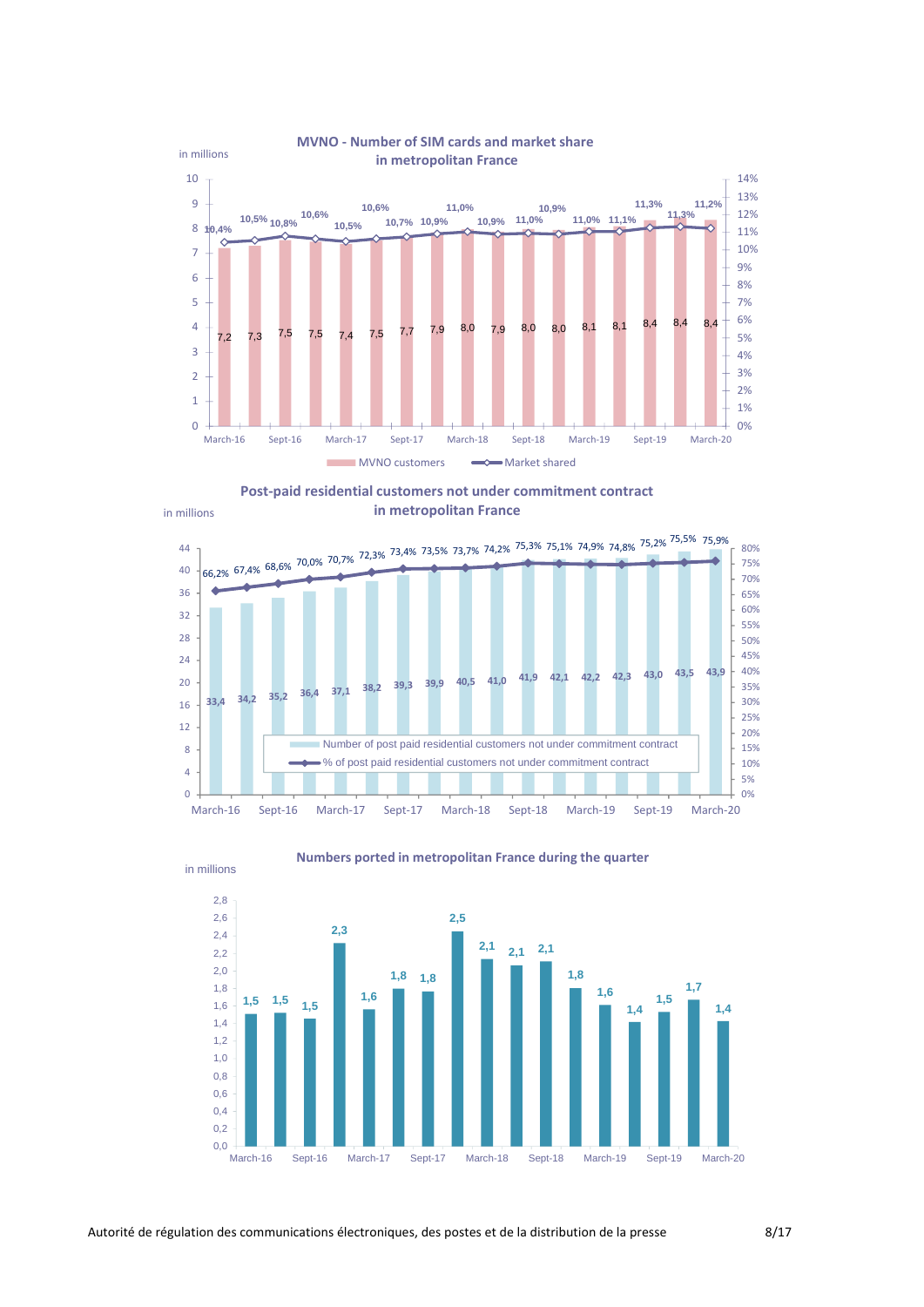## **III. METROPOLITAN RESIDENTIAL AND BUSINESS MARKET**

## **III.1 Residential market - Total customers segmentation**

|                                       | <b>Mar-19</b> | <b>Jun-19</b> | Sept-19 | <b>Dec-19</b> | Mar-20   |
|---------------------------------------|---------------|---------------|---------|---------------|----------|
|                                       |               |               |         |               |          |
| <b>Total residential customers</b>    | 64,292        | 64,395        | 65,175  | 65,464        | 65,259   |
| - Quarterly Net Adds                  | 2,006         | 1,985         | 1,982   | 1,960         | 1,986    |
| - Quarterly Net Adds                  | 0,074         | 0,103         | 0,780   | 0,289         | $-0,204$ |
| - Year on year net growth (in %)      | 0,8%          | 1,0%          | 1,5%    | 1,9%          | 1,5%     |
|                                       |               |               |         |               |          |
| <b>Postpaid residential customers</b> | 56,322        | 56,589        | 57,143  | 57,601        | 57,775   |
| - Quarterly gross sales               | 2,539         | 2,347         | 2,822   | 2,825         | 2,239    |
| - Quarterly Net Adds                  | 0,203         | 0,268         | 0,554   | 0,458         | 0,174    |
| - Year on year net growth (in %)      | 2,6%          | 2,5%          | 2,6%    | 2,6%          | 2,6%     |
|                                       |               |               |         |               |          |
| <b>Prepaid residential customers</b>  | 7,970         | 7,805         | 8,031   | 7,863         | 7,484    |
| - Quarterly gross sales               | 1,930         | 2,091         | 2,379   | 2,193         | 1,836    |
| - Quarterly Net Adds                  | $-0,129$      | $-0,165$      | 0,226   | $-0,169$      | $-0,379$ |
| - Year on year net growth (in %)      | $-10,4%$      | $-8,6%$       | $-5,2%$ | $-2,9%$       | $-6,1%$  |

#### **III.2 Residential market - Mobile Virtual Network Operators market share**

|                                           | Mar-19   | <b>Jun-19</b> | Sept-19 | <b>Dec-19</b> | Mar-20   |
|-------------------------------------------|----------|---------------|---------|---------------|----------|
| <b>MNOs</b>                               | 56,655   | 56,745        | 57,291  | 57,501        | 57,391   |
| - Quarterly Net Adds                      | $-0,034$ | 0,090         | 0,546   | 0,210         | $-0,110$ |
| - Year on year net growth (in %)          | 0,8%     | 0,9%          | 1,2%    | 1,4%          | 1,3%     |
|                                           |          |               |         |               |          |
| <b>MVNOs</b>                              | 7,637    | 7,650         | 7,884   | 7,963         | 7,868    |
| - Quarterly Net Adds                      | 0,108    | 0,013         | 0,234   | 0,079         | $-0,094$ |
| - Year on year net growth (in %)          | 0,7%     | 2,4%          | 4,3%    | 5,8%          | 3,0%     |
|                                           |          |               |         |               |          |
| <b>MVNO Market share</b>                  | 11,9%    | 11,9%         | 12,1%   | 12,2%         | 12,1%    |
| MVNO Market share of gross postpaid sales | 9,9%     | 14,1%         | 8,8%    | 12,3%         | 12,4%    |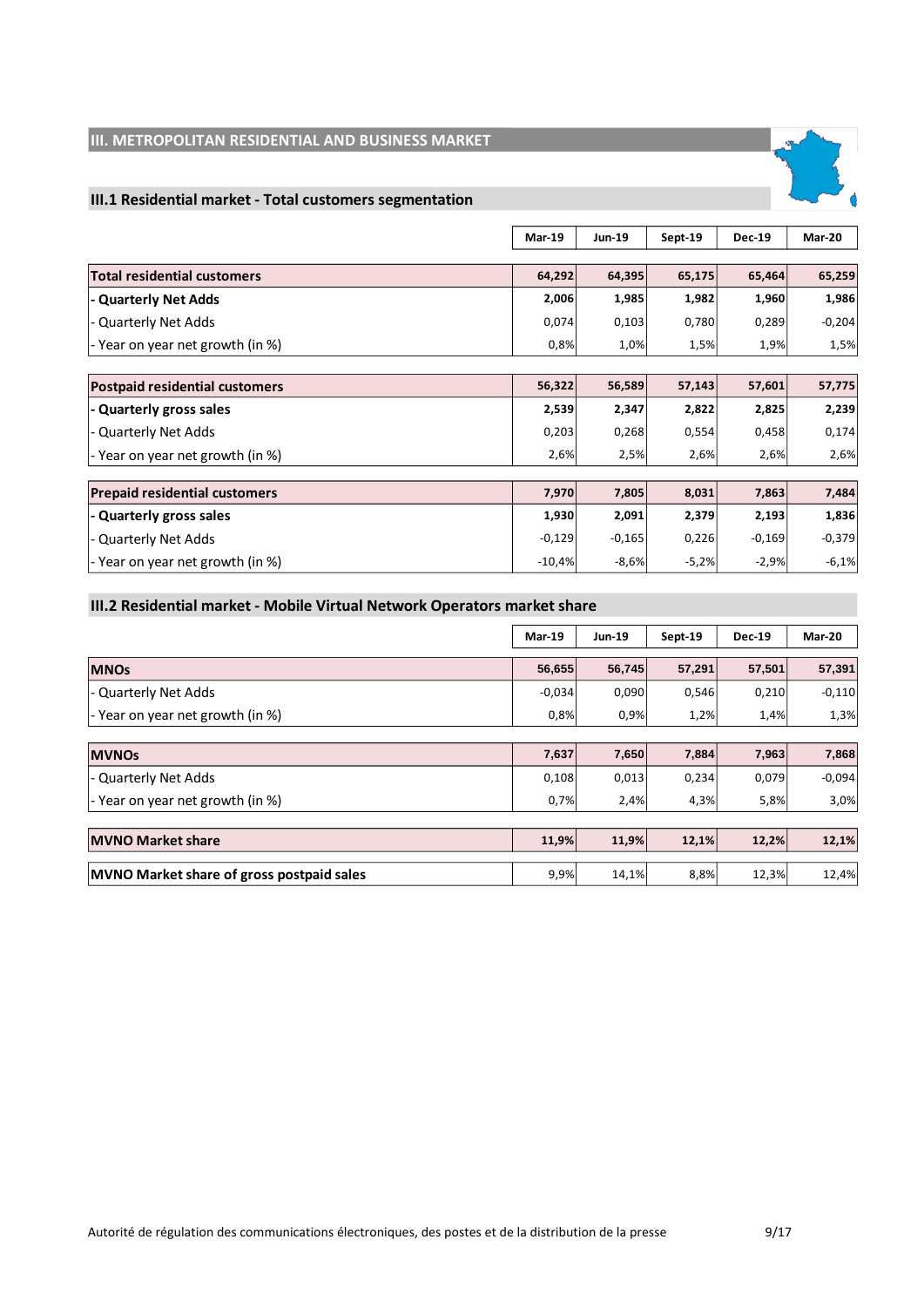#### **III.3 Business market - total customers MtoM SIM cards excluded**

|                                          | Mar-19 | <b>Jun-19</b> | Sept-19 | <b>Dec-19</b> | Mar-20 |
|------------------------------------------|--------|---------------|---------|---------------|--------|
|                                          |        |               |         |               |        |
| <b>Postpaid business customers</b>       | 8.853  | 8,955         | 9,015   | 9,106         | 9,200  |
| among which Internet SIM cards           | 1,275  | 1,305         | 1,314   | 1,325         | 1,347  |
| - Quarterly Net Adds                     | 0,049  | 0,102         | 0,060   | 0,091         | 0,095  |
| $\vert$ - Year on year net growth (in %) | 3,4%   | 3,7%          | 3,4%    | 3,4%          | 3,9%   |



**Number of SIM cards in metropolitan France** 



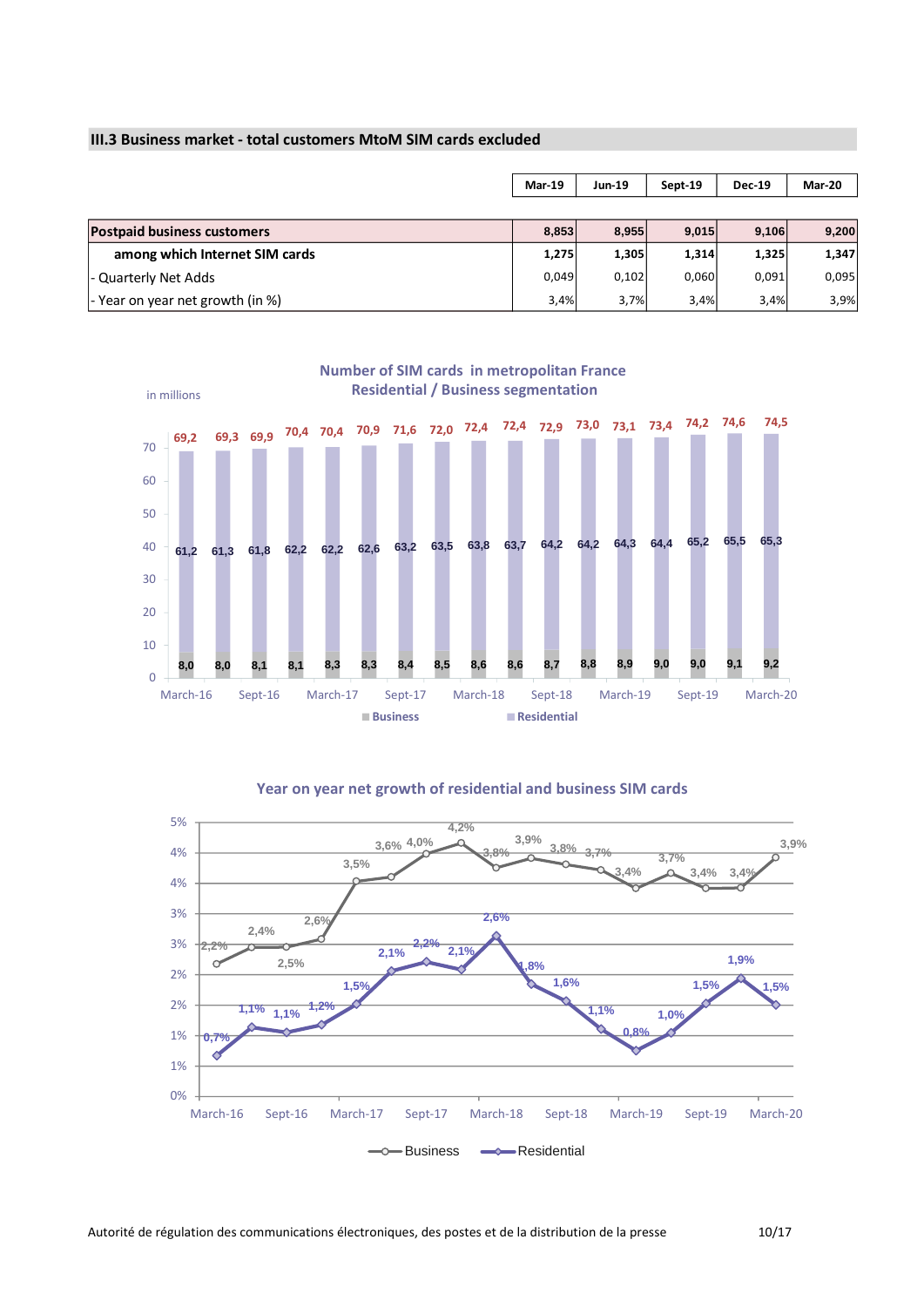#### **IV. OVERSEAS REPORT : DOM, Saint-Martin, Saint-Barthélémy, Saint-Pierre-et-Miquelon**

#### **IV.1 Overseas departements: total customers and total active customers segmentation**

|                                                                            | <b>Mar-19</b> | <b>Jun-19</b> | Sept-19  | <b>Dec-19</b> | <b>Mar-20</b> |
|----------------------------------------------------------------------------|---------------|---------------|----------|---------------|---------------|
| <b>Total customers</b>                                                     | 2,617         | 2,615         | 2,614    | 2,618         | 2,596         |
| Quarterly Net Adds                                                         | 0,010         | $-0,002$      | $-0,001$ | 0,004         | $-0,021$      |
| - Year on year net growth (in %)                                           | 0,6%          | 0,8%          | 0,9%     | 0,4%          | $-0,8%$       |
| <b>Penetration Rate</b>                                                    | 118,5%        | 118,4%        | 118,4%   | 118,5%        | 117,1%        |
| Population at January the 1 <sup>st</sup> of previous year (source: Insee) |               |               | 2,208    |               | 2,217         |
| <b>Postpaid customers</b>                                                  | 1,633         | 1,650         | 1,674    | 1,701         | 1,720         |
| <b>Quarterly Net Adds</b>                                                  | 0,019         | 0,017         | 0,024    | 0,026         | 0,020         |
| - Year on year net growth (in %)                                           | 4,3%          | 4,7%          | 5,2%     | 5,3%          | 5,3%          |
|                                                                            |               |               |          |               |               |
| <b>Prepaid customers</b>                                                   | 0,984         | 0,965         | 0,940    | 0,917         | 0,876         |
| <b>Quarterly Net Adds</b>                                                  | $-0,009$      | $-0,019$      | $-0,025$ | $-0,023$      | $-0,041$      |
| - Year on year net growth (in %)                                           | $-5,1%$       | $-5,2%$       | $-6,0%$  | $-7,6%$       | $-11,0%$      |
|                                                                            |               |               |          |               |               |
| <b>Total active customers</b>                                              | 2,346         | 2,348         | 2,352    | 2,375         | 2,347         |
| as a % of total customers                                                  | 89,6%         | 89,8%         | 90,0%    | 90,7%         | 90,4%         |
| <b>Quarterly Net Adds</b>                                                  | 0,004         | 0,002         | 0,005    | 0,023         | $-0,028$      |
| - Year on year net growth (in %)                                           | $-0,6%$       | 0,3%          | 1,1%     | 1,4%          | 0,0%          |
| <b>Number of SIM cards in Overseas</b>                                     |               |               |          |               |               |
| in millions                                                                |               |               |          |               |               |
| 3,0<br>$\overline{1}$ .                                                    |               |               |          |               |               |

![](_page_10_Figure_3.jpeg)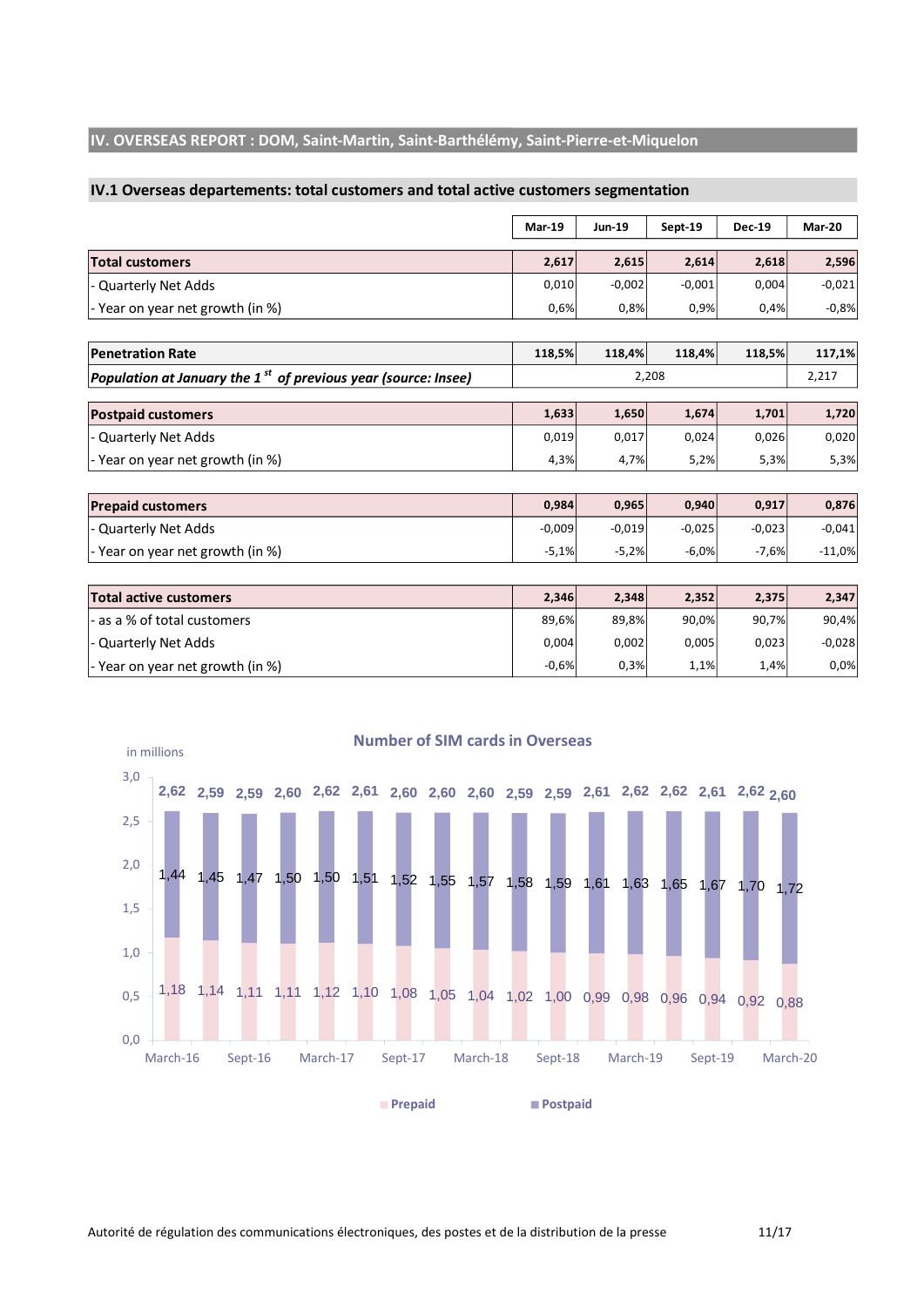## **IV.2 Guadeloupe, St-Martin, St-Barth. total customers and active customers segm.**

![](_page_11_Picture_1.jpeg)

|                                                                  | Mar-19  | <b>Jun-19</b> | Sept-19  | <b>Dec-19</b> | Mar-20   |
|------------------------------------------------------------------|---------|---------------|----------|---------------|----------|
| <b>Total customers</b>                                           | 0,626   | 0,628         | 0,624    | 0,623         | 0,618    |
| - Quarterly Net Adds                                             | 0,007   | 0,003         | $-0,004$ | 0,000         | $-0,006$ |
| - Year on year net growth (in %)                                 | $-0,8%$ | 1,1%          | 0,7%     | 0,9%          | $-1,3%$  |
| <b>Penetration Rate</b>                                          | 146,2%  | 146,9%        | 145,9%   | 145,8%        | 146,2%   |
| Population at January the $1st$ of previous year (source: Insee) |         |               | 0,428    |               | 0,422    |
| <b>Postpaid customers</b>                                        | 0,363   | 0,365         | 0,367    | 0,371         | 0,376    |
| - Quarterly Net Adds                                             | 0,004   | 0,002         | 0,002    | 0,005         | 0,004    |
| - Year on year net growth (in %)                                 | 2,9%    | 3,1%          | 3,2%     | 3,4%          | 3,6%     |
| <b>Prepaid customers</b>                                         | 0,263   | 0,263         | 0,257    | 0,252         | 0,242    |
| - Quarterly Net Adds                                             | 0,004   | 0,000         | $-0,006$ | $-0,005$      | $-0,010$ |
| - Year on year net growth (in %)                                 | $-5,5%$ | $-1,6%$       | $-2,6%$  | $-2,6%$       | $-8,0%$  |
| <b>Total active customers</b>                                    | 0,538   | 0,539         | 0,534    | 0,538         | 0,528    |
| - as a % of total customers                                      | 86,0%   | 85,9%         | 85,6%    | 86,3%         | 85,5%    |
| - Quarterly Net Adds                                             | 0,001   | 0,001         | $-0,005$ | 0,004         | $-0,010$ |
| - Year on year net growth (in %)                                 | $-3,5%$ | $-1,4%$       | $-0,2%$  | 0,2%          | $-1,8%$  |

#### **IV.3 Guyane: total customers and total active customers segmentation**

![](_page_11_Picture_4.jpeg)

|                                                                          | <b>Mar-19</b> | <b>Jun-19</b> | Sept-19  | <b>Dec-19</b> | Mar-20   |
|--------------------------------------------------------------------------|---------------|---------------|----------|---------------|----------|
| <b>Total customers</b>                                                   | 0,301         | 0,303         | 0,299    | 0,298         | 0,293    |
| - Quarterly Net Adds                                                     | 0,004         | 0,002         | $-0,004$ | $-0,001$      | $-0,004$ |
| - Year on year net growth (in %)                                         | 2,6%          | 1,8%          | 1,2%     | 0,1%          | $-2,6%$  |
| <b>Penetration Rate</b>                                                  | 106,2%        | 106,8%        | 105,3%   | 104,9%        | 100,9%   |
| Population at January the 1 $^{\rm st}$ of previous year (source: Insee) |               |               | 0,284    |               | 0,291    |
| <b>Postpaid customers</b>                                                | 0,130         | 0,131         | 0,133    | 0,136         | 0,139    |
| - Quarterly Net Adds                                                     | 0,002         | 0,001         | 0,002    | 0,003         | 0,003    |
| - Year on year net growth (in %)                                         | 5,3%          | 5,0%          | 6,2%     | 6,1%          | 7,0%     |
| <b>Prepaid customers</b>                                                 | 0,171         | 0,171         | 0,166    | 0,161         | 0,154    |
| - Quarterly Net Adds                                                     | 0,002         | 0,000         | $-0,006$ | $-0,004$      | $-0,007$ |
| - Year on year net growth (in %)                                         | 0,6%          | $-0,5%$       | $-2,4%$  | $-4,4%$       | $-9,9%$  |
| <b>Total active customers</b>                                            | 0,260         | 0,261         | 0,260    | 0,262         | 0,256    |
| - as a % of total customers                                              | 86,3%         | 86,2%         | 86,9%    | 88,2%         | 87,3%    |
| - Quarterly Net Adds                                                     | $-0,001$      | 0,001         | $-0,001$ | 0,003         | $-0,006$ |
| - Year on year net growth (in %)                                         | 0,2%          | 0,2%          | 0,6%     | 0,6%          | $-1,5%$  |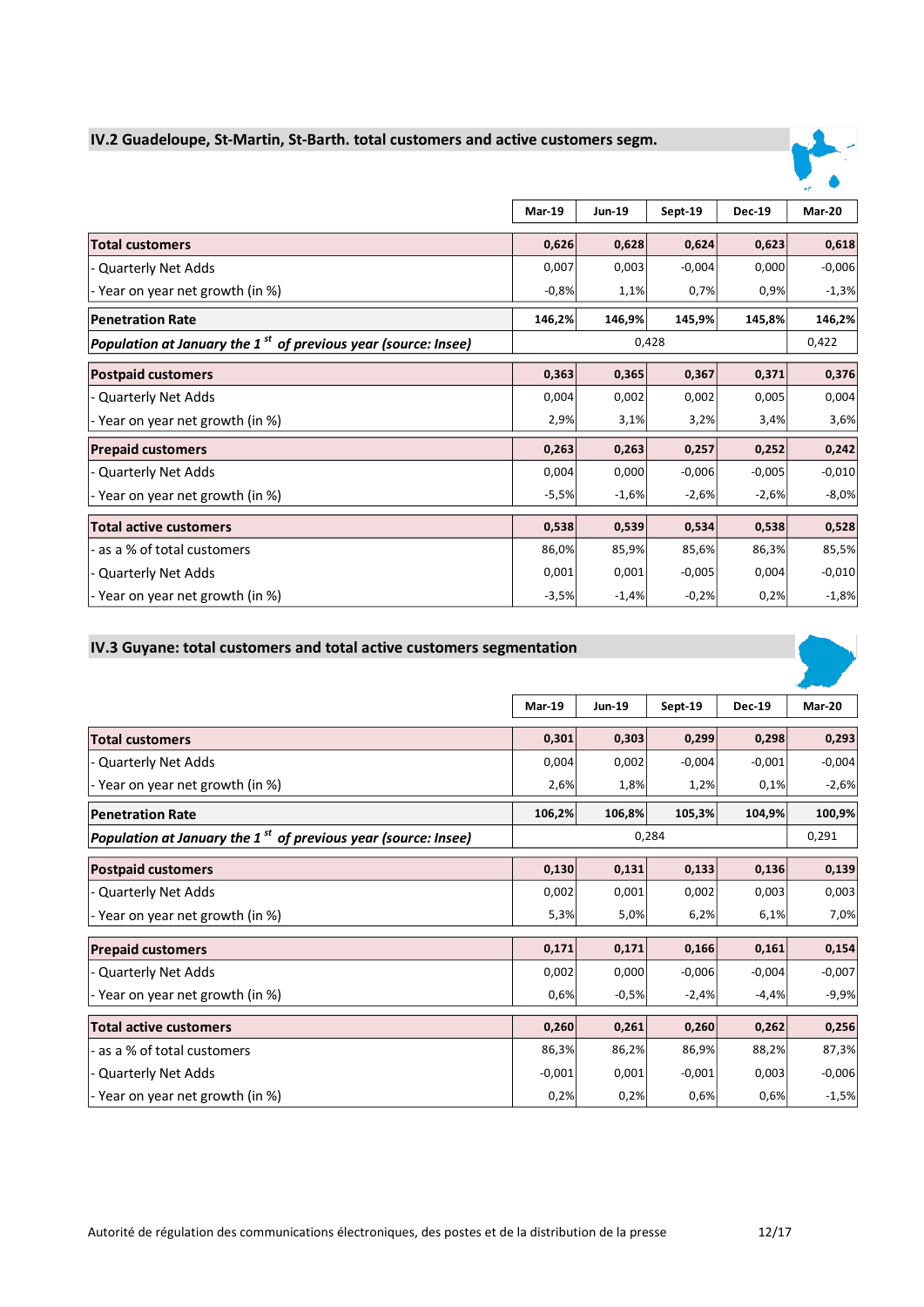#### **IV.4 Martinique: total customers and total active customers segmentation**

![](_page_12_Picture_1.jpeg)

|                                                                          | <b>Mar-19</b> | <b>Jun-19</b> | Sept-19  | <b>Dec-19</b> | Mar-20   |
|--------------------------------------------------------------------------|---------------|---------------|----------|---------------|----------|
| <b>Total customers</b>                                                   | 0,531         | 0,533         | 0,533    | 0,530         | 0,523    |
| - Quarterly Net Adds                                                     | 0,002         | 0,002         | $-0,001$ | $-0,003$      | $-0,006$ |
| - Year on year net growth (in %)                                         | 0,8%          | 1,2%          | 1,2%     | 0,0%          | $-1,5%$  |
| <b>Penetration Rate</b>                                                  | 146,2%        | 146,7%        | 146,6%   | 145,7%        | 145,9%   |
| Population at January the 1 $^{\rm st}$ of previous year (source: Insee) |               |               | 0,363    |               | 0,359    |
| <b>Postpaid customers</b>                                                | 0,332         | 0,334         | 0,336    | 0,339         | 0,341    |
| - Quarterly Net Adds                                                     | 0,004         | 0,002         | 0,002    | 0,003         | 0,003    |
| - Year on year net growth (in %)                                         | 2,5%          | 2,6%          | 3,2%     | 3,1%          | 2,7%     |
| <b>Prepaid customers</b>                                                 | 0,199         | 0,199         | 0,197    | 0,191         | 0,182    |
| - Quarterly Net Adds                                                     | $-0,002$      | 0,000         | $-0,002$ | $-0,006$      | $-0,009$ |
| - Year on year net growth (in %)                                         | $-1,7%$       | $-1,1%$       | $-2,1%$  | $-5,1%$       | $-8,6%$  |
| <b>Total active customers</b>                                            | 0,448         | 0,449         | 0,446    | 0,447         | 0,441    |
| - as a % of total customers                                              | 84,4%         | 84,1%         | 83,7%    | 84,5%         | 84,2%    |
| - Quarterly Net Adds                                                     | 0,003         | 0,000         | $-0,003$ | 0,001         | $-0,007$ |
| - Year on year net growth (in %)                                         | $-2,3%$       | $-0,9%$       | 0,3%     | 0,4%          | $-1,7%$  |

#### **IV.5 Mayotte: total customers and total active customers segmentation**

![](_page_12_Picture_4.jpeg)

|                                                                      | <b>Mar-19</b> | Jun-19   | Sept-19  | <b>Dec-19</b> | Mar-20   |
|----------------------------------------------------------------------|---------------|----------|----------|---------------|----------|
| <b>Total customers</b>                                               | 0,287         | 0,277    | 0,276    | 0,277         | 0,271    |
| - Quarterly Net Adds                                                 | $-0,005$      | $-0,009$ | $-0,001$ | 0,001         | $-0,007$ |
| - Year on year net growth (in %)                                     | 2,5%          | $-1,2%$  | $-2,4%$  | $-4,9%$       | $-5,5%$  |
| <b>Penetration Rate</b>                                              | 106,3%        | 102,9%   | 102,4%   | 102,9%        | 96,9%    |
| Population at January the 1 $^{st}$ of previous year (source: Insee) | 0,269         |          |          |               | 0,279    |
| <b>Postpaid customers</b>                                            | 0,066         | 0,065    | 0,066    | 0,067         | 0,068    |
| - Quarterly Net Adds                                                 | 0,000         | 0,000    | 0,001    | 0,002         | 0,000    |
| - Year on year net growth (in %)                                     | $-0,1%$       | $-0,1%$  | 1,1%     | 2,9%          | 3,3%     |
| <b>Prepaid customers</b>                                             | 0,221         | 0,212    | 0,210    | 0,210         | 0,203    |
| - Quarterly Net Adds                                                 | $-0,005$      | $-0,009$ | $-0,002$ | 0,000         | $-0,007$ |
| - Year on year net growth (in %)                                     | 3,3%          | $-1,6%$  | $-3,4%$  | $-7,2%$       | $-8,1%$  |
| <b>Total active customers</b>                                        | 0,250         | 0,246    | 0,249    | 0,254         | 0,249    |
| - as a % of total customers                                          | 87,2%         | 88,6%    | 90,3%    | 91,4%         | 92,0%    |
| - Quarterly Net Adds                                                 | $-0,002$      | $-0,004$ | 0,004    | 0,004         | $-0,004$ |
| - Year on year net growth (in %)                                     | 3,4%          | 1,7%     | 0,9%     | 0,6%          | $-0,2%$  |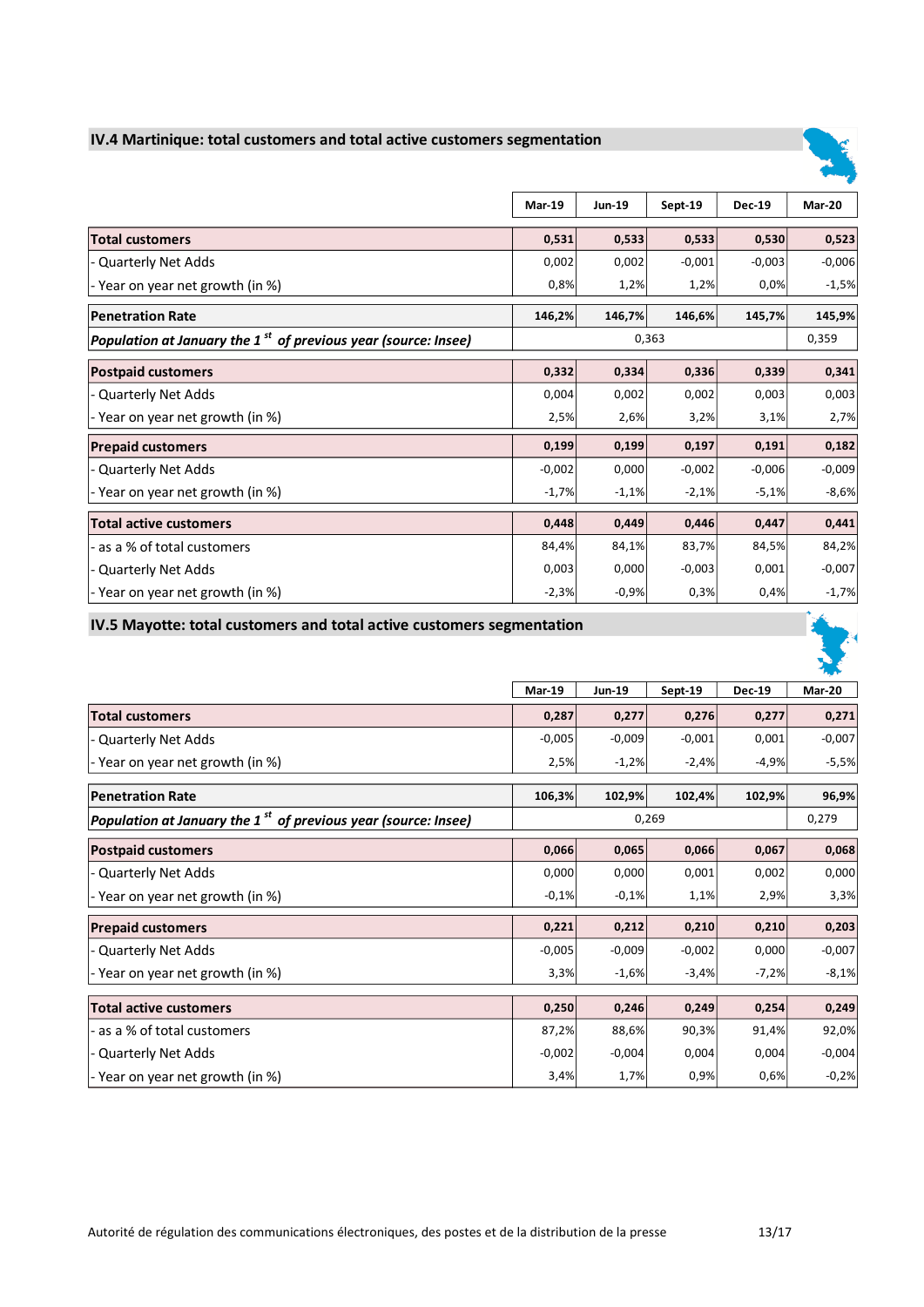## **IV. 6 Réunion: total customers and total active customers segmentation**

![](_page_13_Picture_1.jpeg)

|                                                                    | Mar-19   | <b>Jun-19</b> | Sept-19  | <b>Dec-19</b> | <b>Mar-20</b> |
|--------------------------------------------------------------------|----------|---------------|----------|---------------|---------------|
| <b>Total customers</b>                                             | 0,867    | 0,868         | 0,877    | 0,885         | 0,886         |
| - Quarterly Net Adds                                               | 0,001    | 0,001         | 0,009    | 0,007         | 0,001         |
| - Year on year net growth (in %)                                   | 0,1%     | 0,8%          | 1,8%     | 2,2%          | 2,1%          |
| <b>Penetration Rate</b>                                            | 101,1%   | 101,2%        | 102,3%   | 103,1%        | 103,0%        |
| Population at January the 1 $sst$ of previous year (source: Insee) |          | 0,858         |          |               |               |
| <b>Postpaid customers</b>                                          | 0,738    | 0,750         | 0,767    | 0,782         | 0,791         |
| - Quarterly Net Adds                                               | 0,010    | 0,012         | 0,017    | 0,014         | 0,009         |
| - Year on year net growth (in %)                                   | 6,2%     | 6,9%          | 7,3%     | 7,4%          | 7,2%          |
| <b>Prepaid customers</b>                                           | 0,130    | 0,119         | 0,110    | 0,103         | 0,095         |
| - Quarterly Net Adds                                               | $-0,008$ | $-0,011$      | $-0,009$ | $-0,007$      | $-0,008$      |
| - Year on year net growth (in %)                                   | $-24,6%$ | $-26,0%$      | $-25,4%$ | $-25,5%$      | $-27,0%$      |
| <b>Total active customers</b>                                      | 0,845    | 0,847         | 0,858    | 0,868         | 0,867         |
| - as a % of total customers                                        | 97,4%    | 97,6%         | 97,8%    | 98,2%         | 97,9%         |
| - Quarterly Net Adds                                               | 0,003    | 0,003         | 0,010    | 0,011         | $-0,001$      |
| - Year on year net growth (in %)                                   | 1,0%     | 1,7%          | 2,5%     | 3,2%          | 2,7%          |

r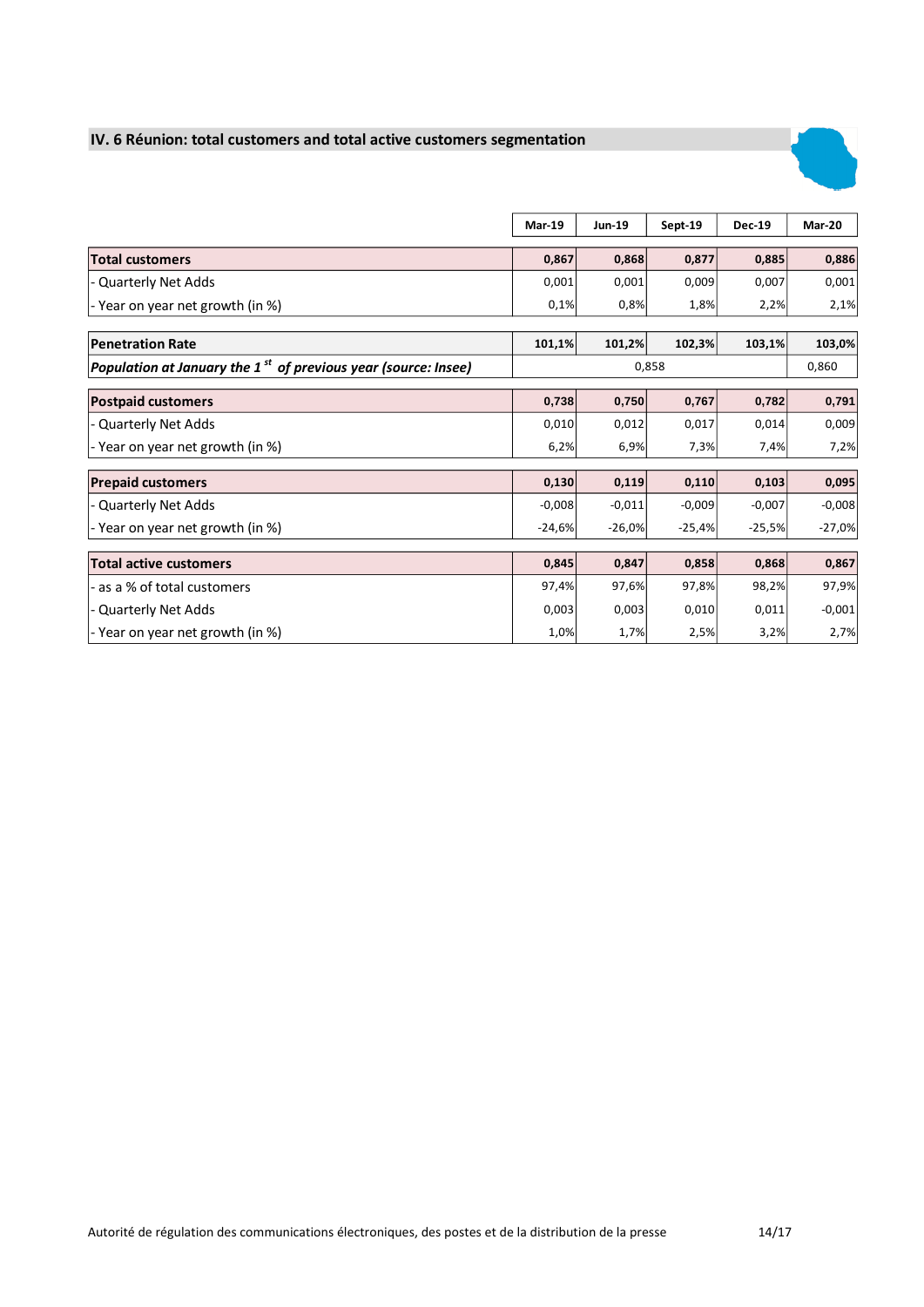## **B - Internet of things : MtoM SIM cards**

#### **I. MtoM CARDS OF FRENCH OPERATORS**

|                                  | Mar-19 | <b>Jun-19</b> | Sept-19 | <b>Dec-19</b> | Mar-20 |
|----------------------------------|--------|---------------|---------|---------------|--------|
| <b>MtoM SIM cards</b>            | 19,283 | 19,940        | 20,327  | 20,862        | 21,362 |
| -Gross sales for the quarter     | 1,161  | 0,808         | 0,646   | 0,752         | 0,727  |
| - Quarterly Net Adds             | 1,045  | 0,657         | 0,387   | 0,535         | 0,500  |
| - Year on year net growth (in %) | 22,9%  | 20,3%         | 17,4%   | 14,4%         | 10,8%  |

**I.1 MtoM CARDS OF FRENCH OPERATORS - METROPOLITAN** 

|                                  | <b>Mar-19</b> | <b>Jun-19</b> | Sept-19 | <b>Dec-19</b> | Mar-20 |
|----------------------------------|---------------|---------------|---------|---------------|--------|
| <b>MtoM SIM cards</b>            | 19,247        | 19,904        | 20,293  | 20,827        | 21,327 |
| - Quarterly Net Adds             | 1,045         | 0,656         | 0,389   | 0,534         | 0,500  |
| - Year on year net growth (in %) | 22,9%         | 20,4%         | 17,4%   | 14,4%         | 10,8%  |

**I.2 MtoM CARDS OF FRENCH OPERATORS - OVERSEAS DEPARTMENTS**

|                                  | Mar-19 | <b>Jun-19</b> | Sept-19  | <b>Dec-19</b> | Mar-20  |
|----------------------------------|--------|---------------|----------|---------------|---------|
|                                  |        |               |          |               |         |
| <b>MtoM SIM cards</b>            | 0,035  | 0,036         | 0,034    | 0,035         | 0,035   |
| - Quarterly Net Adds             | 0,001  | 0,000         | $-0,002$ | 0,000         | 0,000   |
| - Year on year net growth (in %) | 9,8%   | 8,1%          | 2,3%     | $-0.4%$       | $-2,1%$ |

![](_page_14_Figure_7.jpeg)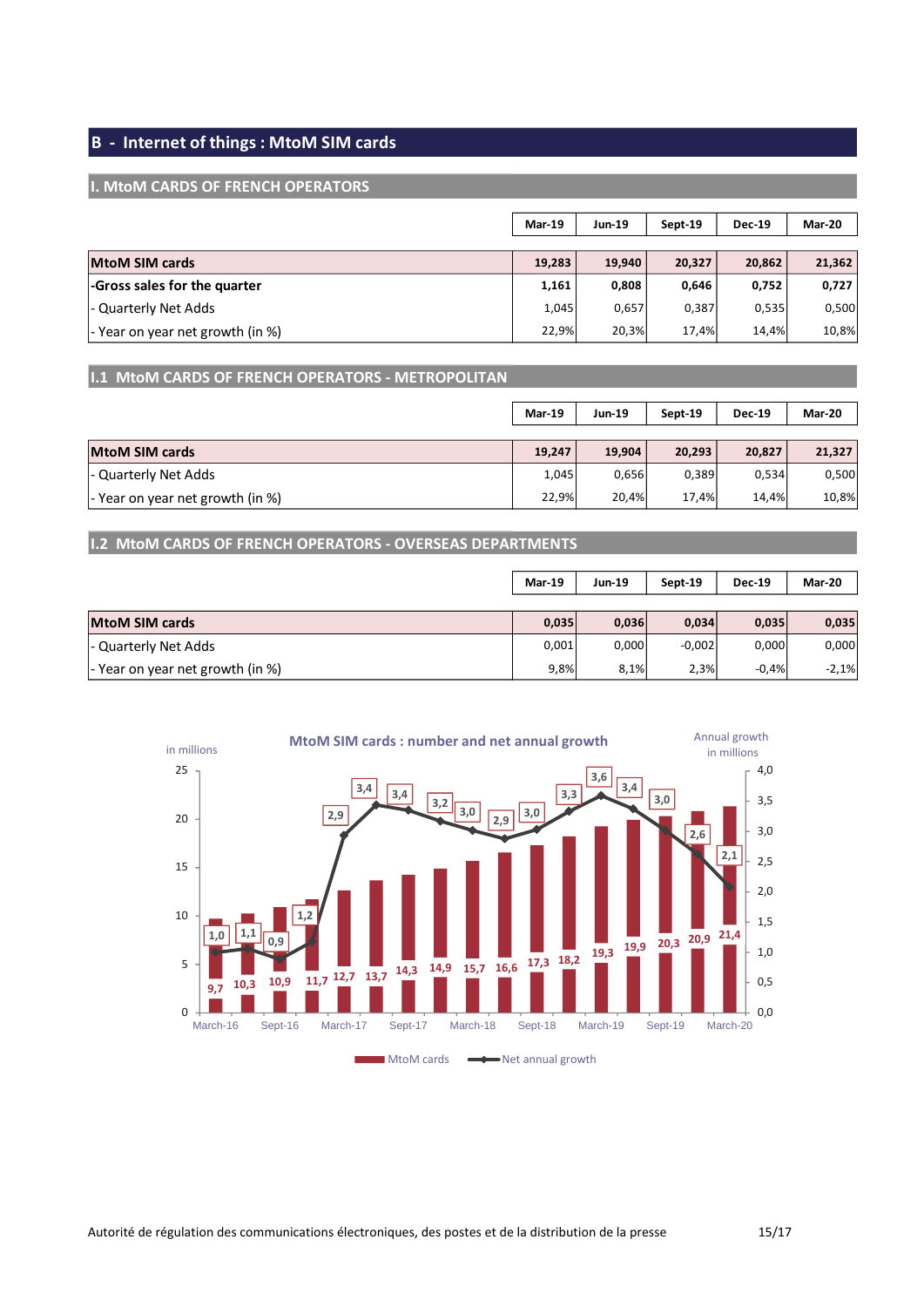## **Appendix: DEFINITIONS**

Total SIM cards: Total SIM cards registered with an operator's Home Location Register (HLR) or in the Home Subscriber Server (HSS) at the date in question. So, for business clients, each line is considered as a post-paid contract. Post-paid cards are those whose service is invoiced regularly (packages, metered offers, blocked accounts, etc.). By default, any non-post-paying client is considered to be a pre-paying client.

Internet SIM cards: number of SIM cards sold by mobile operators (flat rates or prepaid cards), to be used solely for accessing the Internet (PCMCIA cards, 3G/4G USB keys). These cards cannot be used to make voice calls.

Gross sales: total SIM cards at the end of the quarter which are registered with the HLR/HSS during the quarter. They exclude migrations: pre-paid to post-paid migration corresponds to clients asking their operator to replace their pre-paid offer in force at the beginning of the quarter with a post-paid offer; conversely, postpaid to pre-paid migration corresponds to clients asking their operator to replace their post-paid offer in force at the beginning of the quarter with a pre-paid offer.

Cancellation: Total SIM cards at the beginning of the quarter whose registration in the HLR/HSS was deleted during the quarter. Modifications to the registration in the HLR/HSS are not cancellations. So, this definition does not cover changes in offers within a line, or pre- to post-paid migrations or post- to pre-paid migrations, or service suspensions.

Penetration rate: Penetration rate: it is obtained by dividing the total number of clients by the population. The reference population is 1rst January of the year N-1 published by Insee on the 1<sup>rst</sup> January of the year N. The reference population in 2020, comes from estimates published in January 2020 (and therefore of the population for January 1<sup>rst</sup>, 2019).

Customers not under commitment contract: a client under a commitment contract is any client having taken out or renewed a contract (out of all or part of the contracts related to mobile service) for a minimum period not having expired at the date in question. A client not under commitment contract is any client not having a contract.

Total active customers: the number of active clients equals to all post-paid customers under contract and pre-paid customers under contract having made or received a telephone call, whether free or paid, sent a SMS, MMS used a multimedia (e-mail, internet) service during the past three months (not including incoming SMS).

Number of ported numbers : is calculated as half of the volume of numbers of "in" porting and "out" porting done by all operators. "In" porting is considered to be an effective porting from the receiving operator's point of view. "Out" porting is an effective porting from the donor operator's point of view.

Total MtoM cards: number of SIM cards used for communication between remote equipment (remote management of equipment, terminals and servers, fixed or mobile). The communications from these cards are generally carried out without human intervention. These cards are used for example for tracking of objects and tools (fleets of vehicles, machinery, etc.), for purposes of updating of data (surveys at distance of meters, sensors...), for the identification and monitoring of all kinds (alarms, remote actions...), the list of those uses where communication is from "machine to machine" is not limited. Are taken into account the MtoM SIM cards, the communication was done only in downstream, only upstream or both. The cards used for interpersonal communication and exclusive internet cards are not included here.